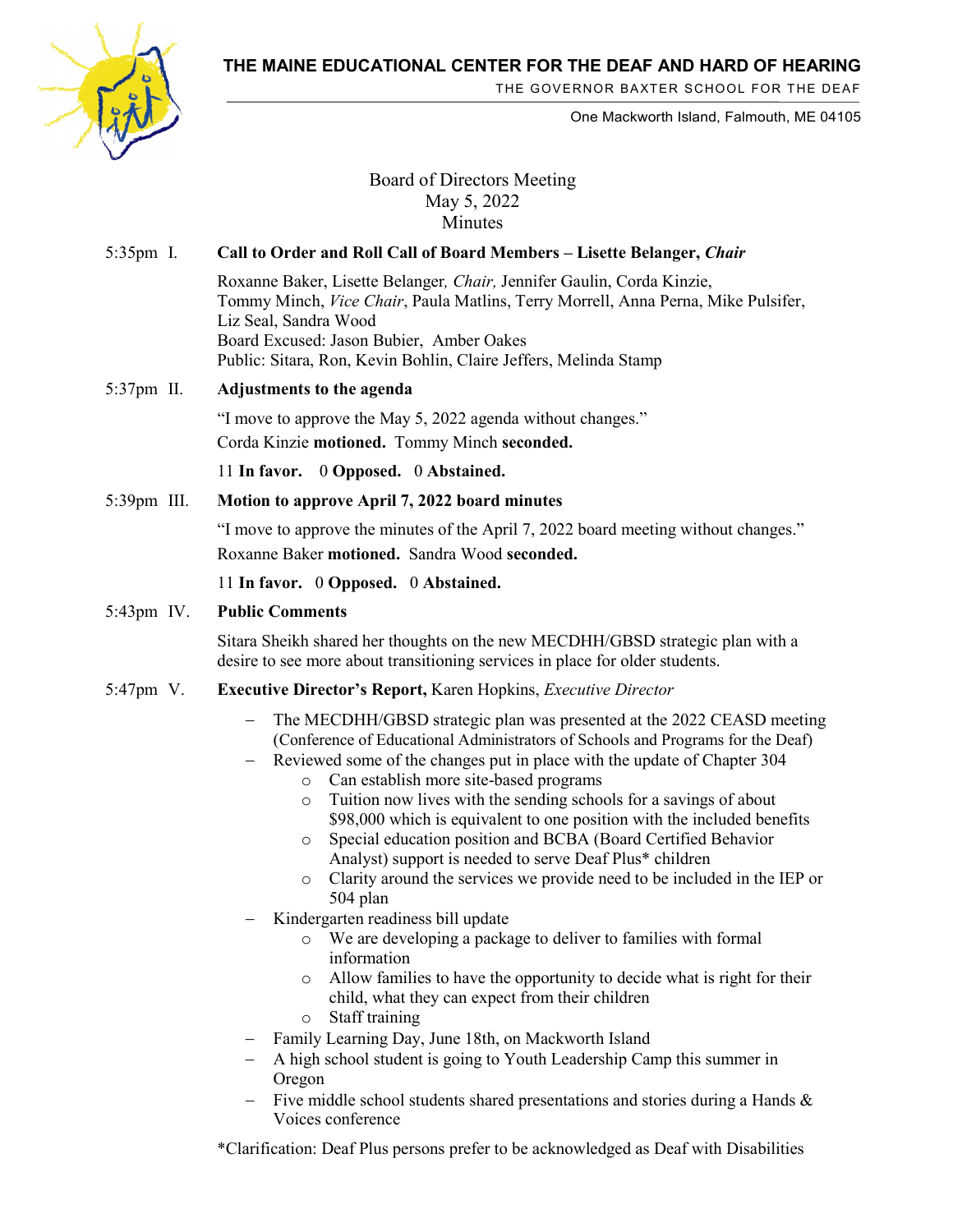**THE MAINE EDUCATIONAL CENTER FOR THE DEAF AND HARD OF HEARING**



THE GOVERNOR BAXTER SCHOOL FOR THE DEAF

One Mackworth Island, Falmouth, ME 04105

# Board of Directors Meeting May 5, 2022 **Minutes**

# **New Business** 6:29pm VI **Motion to Approve the 2022-23 Academic-year Calendar** "I move to approve the 2022-23 Academic-year Calendar without changes." Tommy Minch **motioned.** Terry Morrell **seconded.** 11 **In favor.** 0 **Opposed.** 0 **Abstained.**  6:30pm VII. **Committee Reports**  Policy: Mike Pulsifer reporting, nothing to report Strategic Planning: Anna Perna reporting, met last night & discussed two things 1. How can we monitor the Strategic plan to make sure we are meeting timelines and deadlines and work is being completed and on track. 2. How to keep students, families and community continually involved Human Resources & Finance: Terry Morrell reporting, met and discussed some staff issues. To offset our frequent executive session, bring to our committee first and if needed, bring to the full board. This is following policy Facilities: Lisette Belanger, tomorrow's meeting with representatives from the state to discuss the Master plan will have a lot to do with Facilities Board Development: Anna Perna reporting, the committee has talked about the board retreat. Possibly outside of Portland, maybe Bangor. A survey with dates will be emailed to the board. Member Recruitment & Retention: Ann Perna reporting, the documents for the nomination of Claire Jeffers as parent of d/hh child has been sent to the state. − Legislative Action: Roxanne Baker reporting, nothing to report Bylaws: Tommy Minch reporting, nothing to report 6:53pm VIII. **Nomination of Board Officers for 2022-2023,** term begins August 1, 2022 "I move to accept the nomination of Lisette Belanger for board chair effective August 1, 2022" Roxanne Baker **motioned.** Anna Perna **seconded.** 11 **In favor.** 0 **Opposed.** 0 **Abstained.**  "I move to accept the nomination of Tommy Minch for board vice chair effective August 1, 2022" Terry Morrell **motioned.** Roxanne Baker **seconded.** 11 **In favor.** 0 **Opposed.** 0 **Abstained.**  6:57pm IX. **Staff Resignation** "I move to accept the resignation of Kevin Bohlin, *Lead Teacher*, High School without changes." Liz Seal **motioned.** Corda Kinzie **seconded.**

7 **In favor.** 1 **Opposed.** 3 **Abstained.**